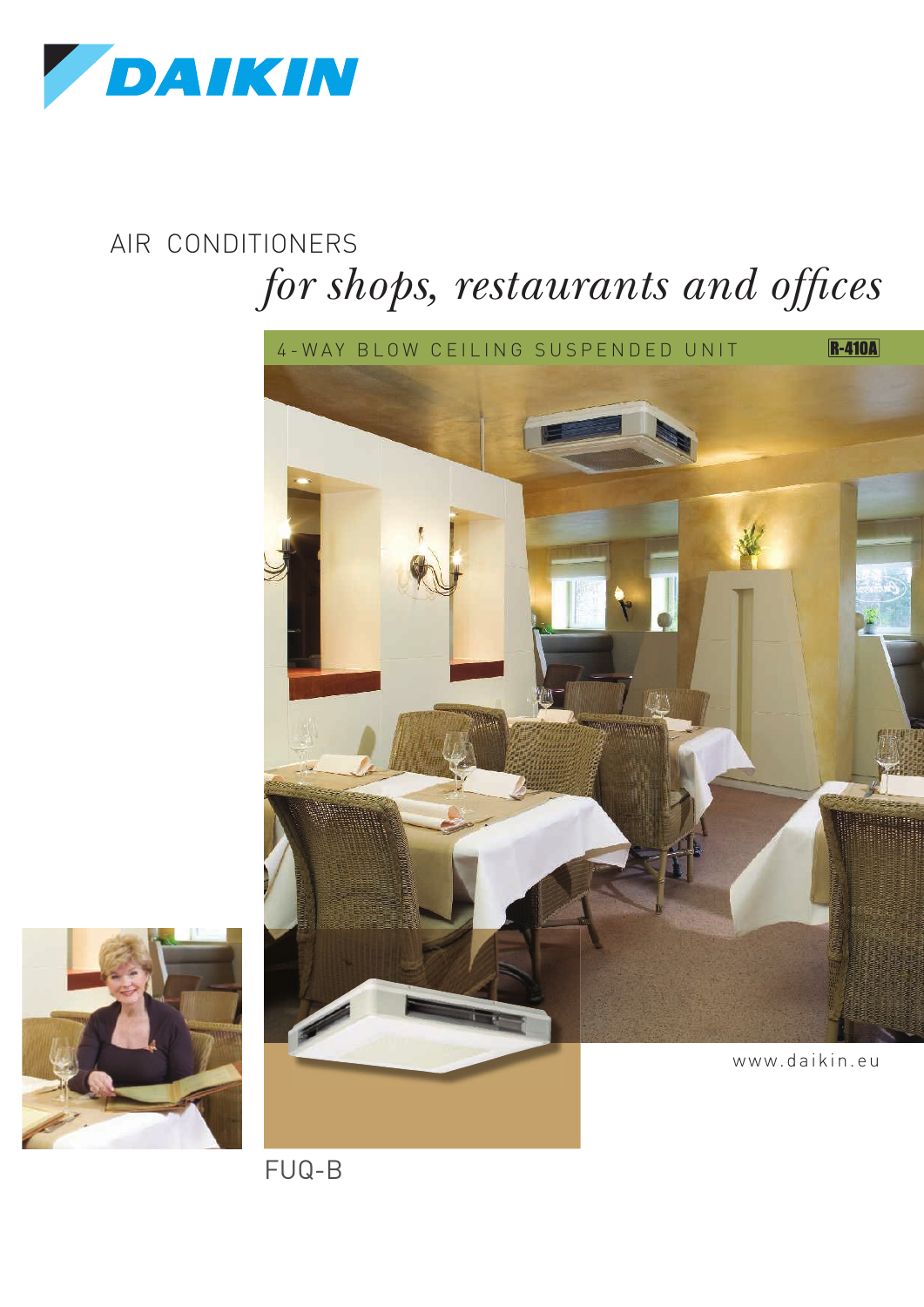

THE 4-WAY BLOW CEILING SUSPENDED CASSETTES ARE THE IDEAL SOLUTION FOR ROOMS, SHOPS OR OFFICES WITHOUT FALSE CEILINGS. SINCE THEY ARE INSTALLED DIRECTLY INTO THE CEILING THEY DO NOT TAKE UP ANY FLOOR OR WALL SPACE. THESE INDOOR UNITS ARE AN EXCELLENT SOLUTION FOR LARGER AREAS WITH HIGH **OCCUPANCY** 



# COMFORT

- Air flow distribution for **ceiling heights** up to 3.5m without loss of capacity. ›
- To maximize your comfort, you are able to select several **air flow patterns** from your remote control: ›

### **Draught prevention (heating mode):**

Prevents draughts by automatically changing to horizontal air flow discharge when heating mode is started up.

### **Auto swing:**

Vertical auto swing automatically moves the flaps up and down to distribute air effectively throughout the whole room.

#### **5 different air flow patterns:**

All five different air flow patterns between 0° and 60° can be freely selected. The chosen air flow pattern will be maintained during the operation of the air conditioner.

### **Auto blow air flow control:**

The last selected air flow pattern is memorized and automatically reset the next time the unit is turned ON. Initial setting is 30° for cooling and 60° for heating.

Between 0° and 60° Auto swing





- You have the choice of 2 **fan speeds** to select: high or low. A high fan speed provides maximum reach while a low fan speed minimizes drafts. ›
- Daikin's special **dry programme** reduces humidity in the room without variations in room temperature. ›
- The indoor unit contains an air **filter** which removes microscopic particles and dust. ›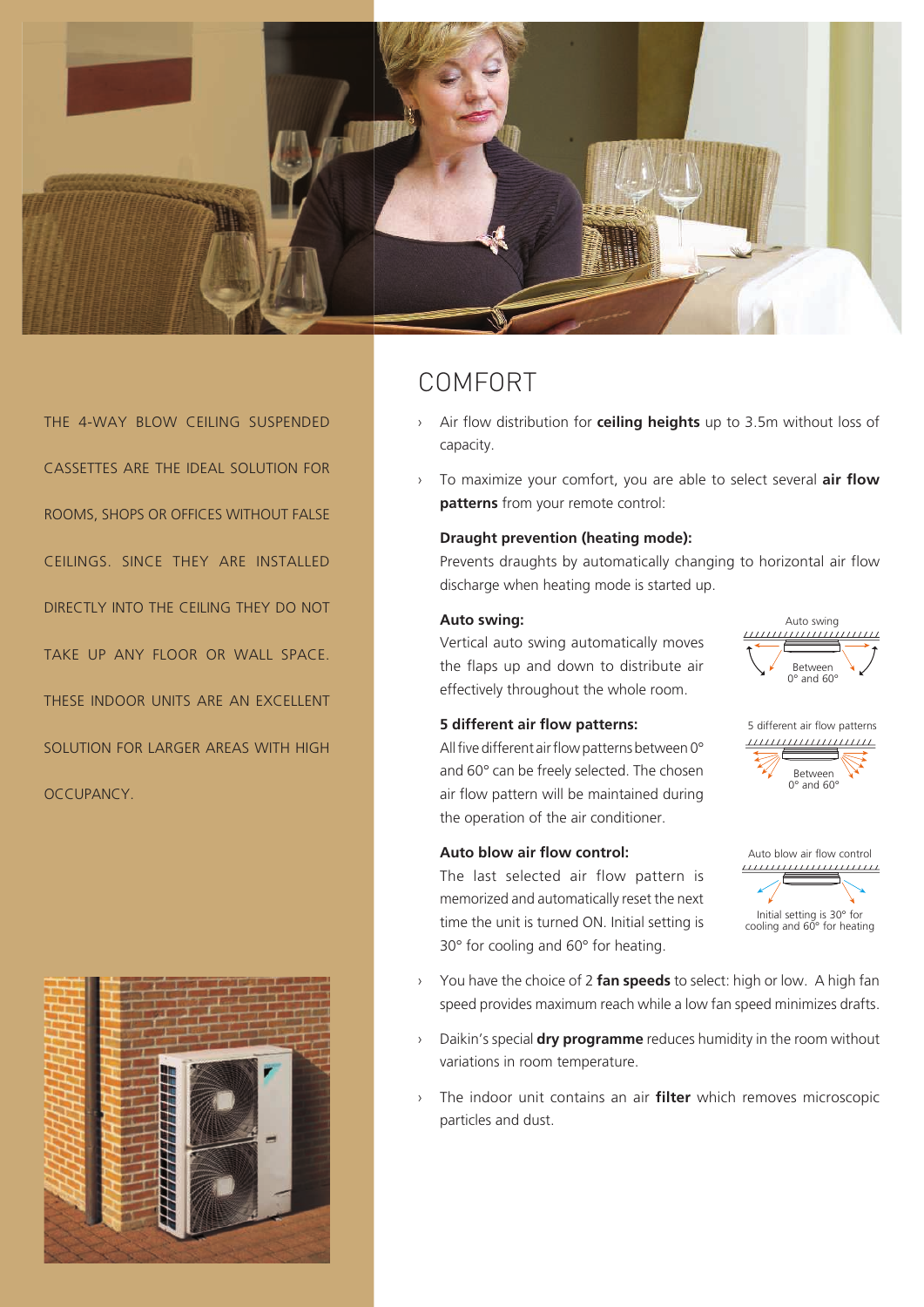# EXCELLENT SOLUTION FOR ROOMS WITHOUT FALSE CEILING

- $\rightarrow$  Ideal for refurbishment
- $\rightarrow$  Excellent solution for larger areas with high occupancy
- $\rightarrow$  Different air flow patterns to ensure your comfort
- Energy efficient ›

# FLEXIBLE INSTALLATION AND FASY TO USE AND MAINTAIN

- The **air** is discharged in 4 directions. ›
- It is possible to **shut off one or 2 flaps** enabling the unit to be installed in the middle of the room, in a corner or in a small room. ›



- The **outdoor unit** can be installed on a roof or terrace or placed against an outside wall. ›
- Special **anti-corrosion treatment** of the outdoor unit's heat exchanger fin, gives greater resistance against acid rain and salt corrosion. Additional resistance is provided by a rustproof steel sheet on the underside of the unit. ›



- Daikin **remote controls** give you easy control at your fingertips. ›
- The **wired remote control** (optional) provides you with a schedule timer, enabling the air conditioning to be programmed daily or weekly. ›
- The optional **remote ON/OFF** enables you to start/stop the air conditioning from a mobile phone via a telephone remote control (field supply). ›
- <sup>></sup> The optional **forced OFF** enables you to switch off the unit automatically.<br>
Wired remote E.g. when a window is opened, the unit switches off.



control (Optional)

control (Optional)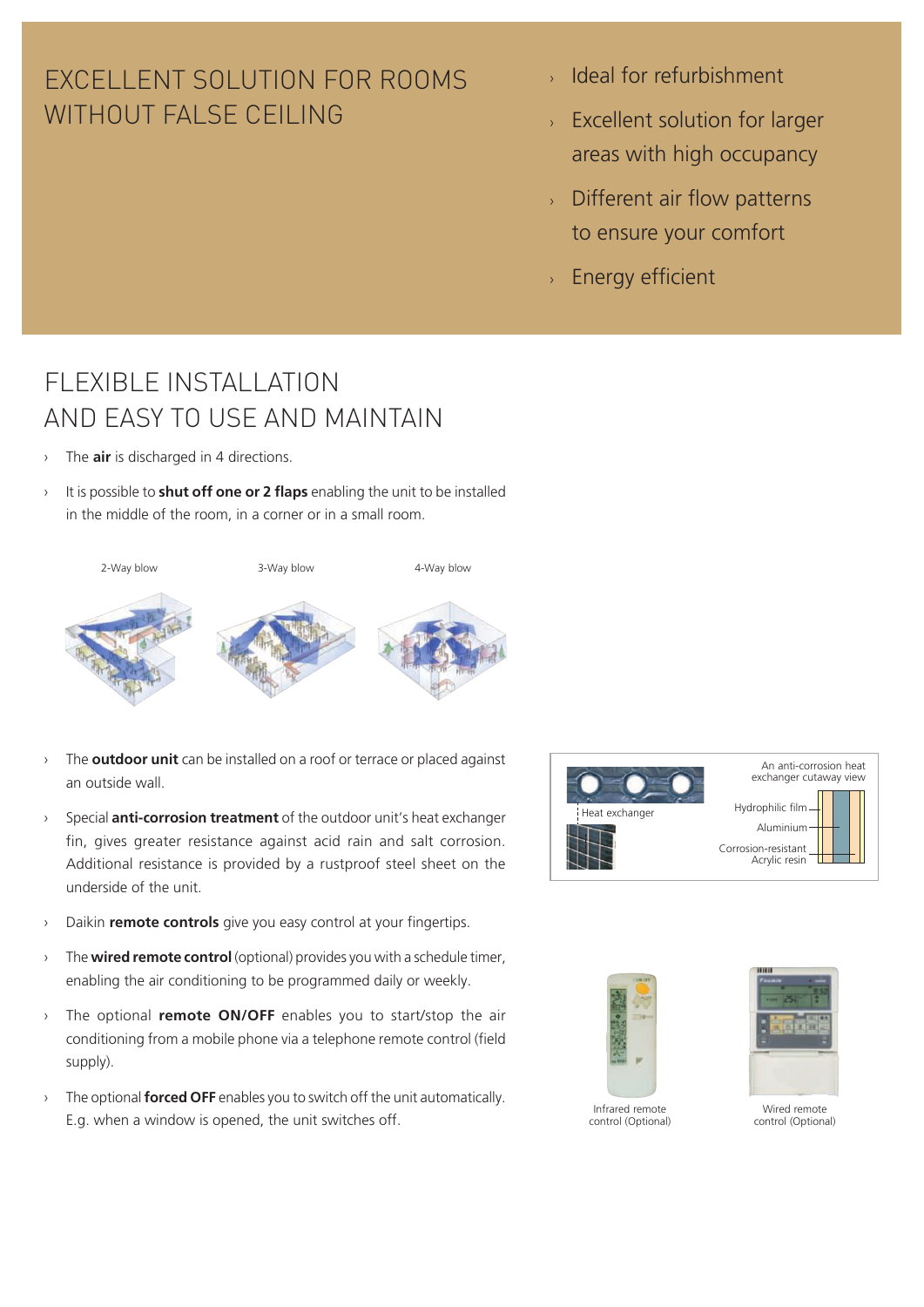# ENERGY EFFICIENT

**Energy label:** up to class A

The **inverter technology**, developed by Daikin is a true innovation in the area of climate control. The principle is simple: inverters adjust the power used to suit the actual requirement. No more, no less. This technology provides you with two concrete benefits: ›

#### **1. Comfort**

›

The inverter repays its investment many times over by improving comfort.

An air conditioning system with an inverter continuously adjusts its cooling and heating output to suit the temperature in the room. The inverter shortens system start-up time enabling the required room temperature to be reached more quickly.

As soon as that temperature is reached, the inverter ensures that it is constantly maintained.

#### **2. Energy efficient**

›

Because an inverter monitors and adjusts ambient temperature whenever needed, energy consumption drops by 30% compared to a traditional on/off system!



The **'home leave'** function button should be set when the occupant leaves the room for a lengthy period of time, such as a holiday. When the function is activated, the room temperature is automatically set to a minimum of 10°C, at which point all connected indoor units will switch to heating mode.

The function ceases to operate when the room temperature reaches 15°C and should also be switched off when the occupant returns home.



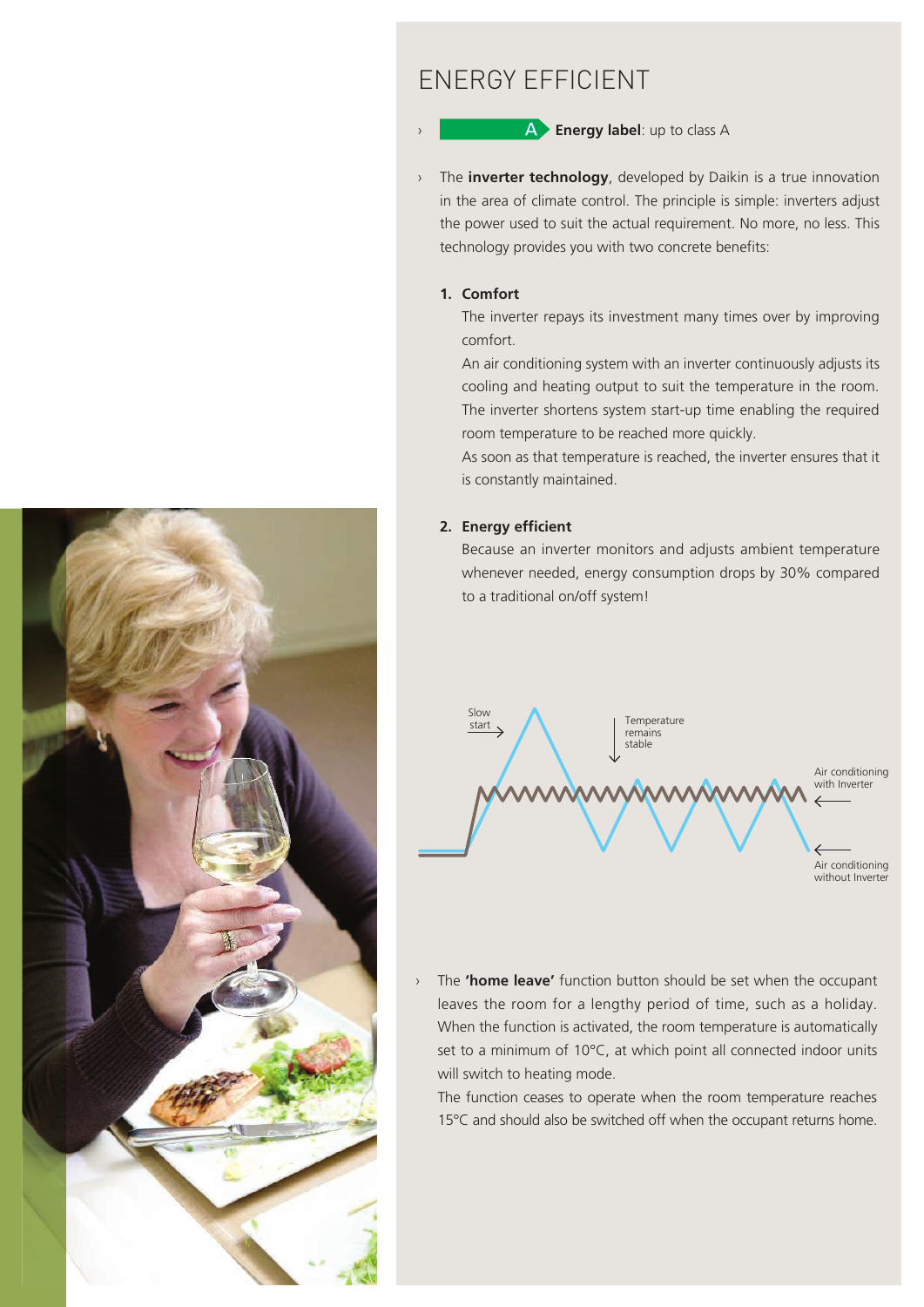# APPLICATION OPTIONS

- This model can be used for **cooling and heating (heat pump) or cooling only**. ›
- **It is possible to use the indoor unit in <b>pair** (connecting one indoor to one outdoor), **twin, triple** application (connecting up to 3 indoors in the same room to a single outdoor).



# DID YOU KNOW  $that...$

energy savings are increased significantly when you choose an air conditioner that can heat as well as cool? Indeed, with a heat pump, warmth from outdoors is transported indoors for free, even with negative outside temperatures.

### CAPACITY AND POWER INPUT

| <b>COOLING ONLY - NON INVERTER (air cooled)</b>     |                       |           | FUQ71B        | <b>FUQ100B</b> | <b>FUQ125B</b>  |                 |                |                |           |
|-----------------------------------------------------|-----------------------|-----------|---------------|----------------|-----------------|-----------------|----------------|----------------|-----------|
|                                                     |                       |           | RR71BV3/W1    | RR100BV3/W1    | <b>RR125BW1</b> |                 |                |                |           |
| kW<br>Cooling capacity<br>nominal                   |                       |           | 7.10          | 10.00          | 12.20           |                 |                |                |           |
| kW<br>Nominal input<br>nominal                      |                       | 2.70/2.65 | 3.83/3.78     | 4.57           |                 |                 |                |                |           |
| EER                                                 |                       |           | 2.63/2.68     | 2.61/2.65      | 2.67            |                 |                |                |           |
| Energy label                                        |                       |           |               | D/D            | D/D             | D               |                |                |           |
| Annual energy consumption                           | <b>kWh</b><br>cooling |           | 1,350/1,325   | 1,915/1,890    | 2,285           |                 |                |                |           |
| <b>HEAT PUMP - NON INVERTER/INVERTER CONTROLLED</b> |                       |           | <b>FUQ71B</b> | <b>FUQ100B</b> | <b>FUQ125B</b>  | <b>FUQ71B</b>   | <b>FUQ100B</b> | <b>FUQ125B</b> |           |
| (air cooled)                                        |                       |           | RQ71BV3/W1    | RQ100BV3/W1    | <b>RQ125BW1</b> | <b>RZQ71CV1</b> | RZQ100CV1/BW1  | RZQ125CV1/BW1  |           |
| Cooling capacity                                    |                       | nominal   | kW            | 7.10           | 10.00           | 12.20           | 7.1            | 10.00          | 12.50     |
| Heating capacity                                    |                       | nominal   | kW            | 8.00           | 11.20           | 14.50           | 8.0            | 11.20          | 14.00     |
| Nominal input                                       | cooling               | nominal   | kW            | 2.70/2.65      | 3.83/3.78       | 4.57            | 2.21           | 3.12/3.12      | 4.15/4.05 |
|                                                     | heating               | nominal   | kW            | 2.53/2.44      | 3.58/3.54       | 4.88            | 2.34           | 3.37/3.28      | 4.33/4.36 |
| EER                                                 |                       |           |               | 2.63/2.68      | 2.61/2.65       | 2.67            | 3.21           | 3.21/3.21      | 3.01/3.09 |
| COP                                                 |                       |           | 3.16/3.28     | 3.13/3.16      | 2.97            | 3.42            | 3.32/3.41      | 3.23/3.21      |           |
|                                                     | cooling               |           |               | D/D            | D/D             | D               | А              | A/A            | B/B       |
| Energy label                                        | heating               |           |               | D/C            | D/D             | D               | B              | C/B            | C/C       |
| Annual energy consumption                           | cooling<br>kWh        |           | 1,350/1,325   | 1,915/1,890    | 2,285           | 1,105           | 1,560/1,560    | 2,025/2,025    |           |

#### Notes:

1) Energy label: scale from A (most efficiënt) to G (less efficiënt). 2) Annual energy consumption: based on average use of 500 running hours per year full load (= nominal capacity).

| <b>TWIN/TRIPLE APPLICATION</b> | <b>FUO71B</b> | <b>FUO100B</b> | <b>FUQ125B</b> |
|--------------------------------|---------------|----------------|----------------|
| <b>RZQ140</b>                  |               |                |                |
| <b>RZQ200</b>                  |               |                |                |
| <b>RZQ250</b>                  |               |                |                |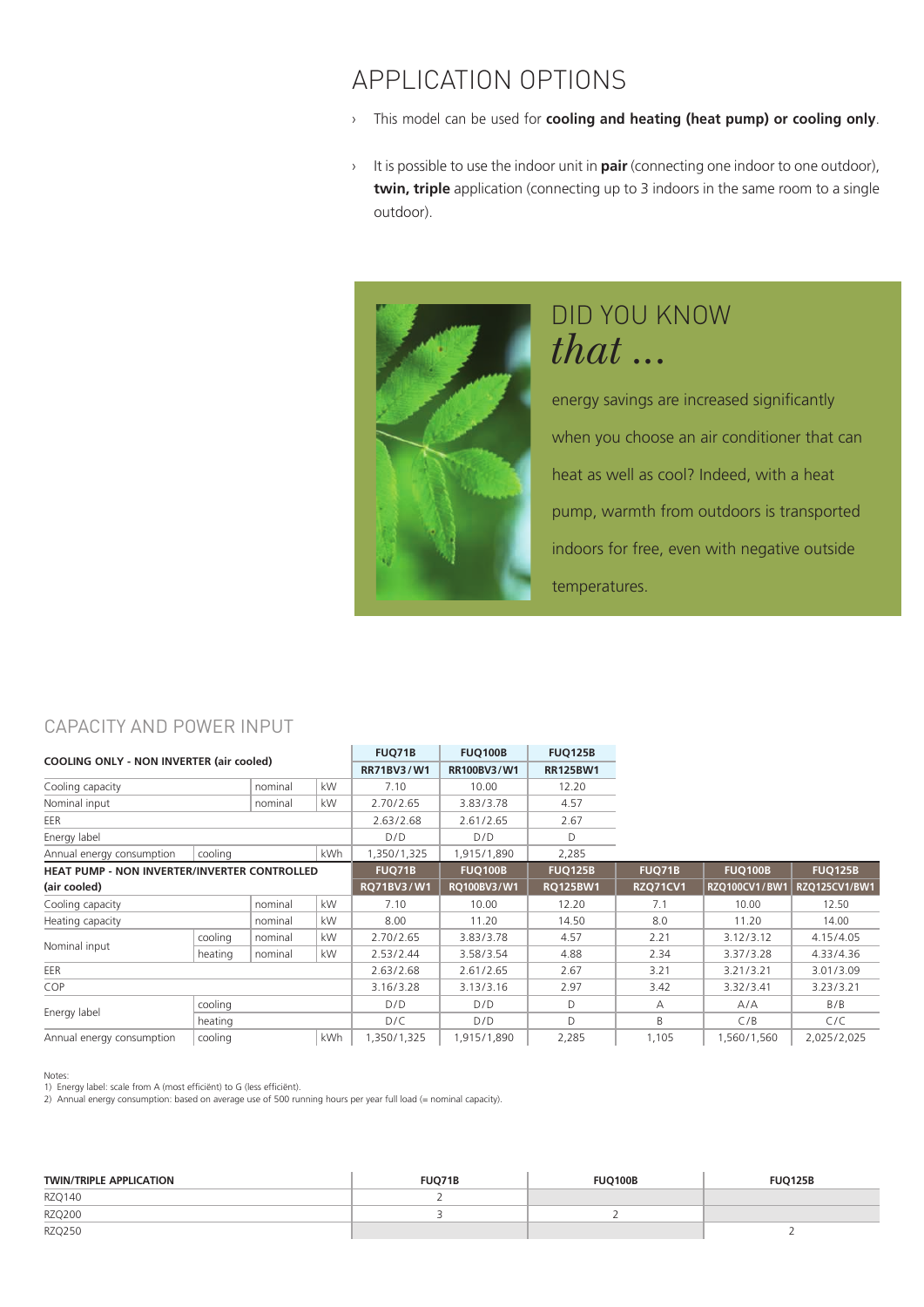| Height | 165 mm | Height | 1,170 mm |
|--------|--------|--------|----------|
| Width  | 895 mm | Width  | 900 mm   |
| Depth  | 895 mm | Depth  | 320 mm   |
|        |        |        | t.       |

# SPECIFICATIONS INDOOR UNITS

| <b>COOLING ONLY/HEAT PUMP</b>           |         |       |                     | <b>FUQ71B</b> | <b>FUQ100B</b>            |       |  |  |  |  |
|-----------------------------------------|---------|-------|---------------------|---------------|---------------------------|-------|--|--|--|--|
| <b>Dimensions</b><br><b>HxWxD</b><br>mm |         |       |                     | 165x895x895   | 230x895x895               |       |  |  |  |  |
| Weight<br>kg                            |         |       |                     | 25            | 31                        |       |  |  |  |  |
| Casing colour                           |         |       |                     |               | White                     |       |  |  |  |  |
| Air flow rate                           | cooling | H/L   | m <sup>3</sup> /min | 19/14         | 29/21                     | 32/23 |  |  |  |  |
|                                         | heating | H/L   | m <sup>3</sup> /min | 19/14         | 29/21                     | 32/23 |  |  |  |  |
| Fan speed                               |         |       |                     | 2 steps       |                           |       |  |  |  |  |
|                                         | cooling | H/L   | dB(A)               | 40/35         | 43/38                     | 44/39 |  |  |  |  |
| Sound pressure level                    | heating | H/L   | dB(A)               | 40/35         | 43/38                     | 44/39 |  |  |  |  |
| Sound power level                       | cooling | H/L   | dB(A)               | 56/51         | 59/54                     | 60/55 |  |  |  |  |
| liquid<br>mm                            |         |       |                     | Ø 9.5         |                           |       |  |  |  |  |
|                                         |         | gas   | mm                  | Ø 15.9        |                           |       |  |  |  |  |
| Piping connections                      |         | drain | ID mm               | Ø 20          |                           |       |  |  |  |  |
| (VP20)<br>OD mm                         |         |       |                     |               | Ø 26                      |       |  |  |  |  |
| Heat insulation                         |         |       |                     |               | Both liquid and gas pipes |       |  |  |  |  |

## SPECIFICATIONS OUTDOOR UNITS

| <b>COOLING ONLY - NON INVERTER CONTROLLED</b> |         |                |       | RR71BV3/W1 RR100BV3/W1 RR125BW1 |                            |                 |                                                  |               |               |                           |                                         |
|-----------------------------------------------|---------|----------------|-------|---------------------------------|----------------------------|-----------------|--------------------------------------------------|---------------|---------------|---------------------------|-----------------------------------------|
| <b>Dimensions</b>                             |         | <b>HxWxD</b>   | mm    | 770x900x320                     | 1,170x900x320              |                 |                                                  |               |               |                           |                                         |
| Weight                                        |         | kg             | 83/81 | 102/99                          | 106                        |                 |                                                  |               |               |                           |                                         |
| Casing colour                                 |         |                |       |                                 | Daikin white               |                 |                                                  |               |               |                           |                                         |
| Sound pressure level                          |         | H              | dB(A) | 50                              | 53                         | 53              |                                                  |               |               |                           |                                         |
| Sound power level                             |         | H              | dB(A) | 63                              | 66                         | 67              |                                                  |               |               |                           |                                         |
| Compressor                                    |         |                | type  |                                 | Hermetically sealed scroll |                 |                                                  |               |               |                           |                                         |
| Refrigerant type                              |         |                |       |                                 | R-410A                     |                 |                                                  |               |               |                           |                                         |
| Refrigerant charge                            |         |                | kg/m  | 2.70                            | 3.70                       | 3.70            |                                                  |               |               |                           |                                         |
| Maximum piping length                         |         |                | m     |                                 | 70 (equivalent length 90)  |                 |                                                  |               |               |                           |                                         |
| Maximum level difference                      |         |                | m     |                                 | 30                         |                 |                                                  |               |               |                           |                                         |
| from $\sim$ to<br>Operation range             |         | °CDB           |       | $-15 - 46$                      |                            |                 |                                                  |               |               |                           |                                         |
| HEAT PUMP - NON INVERTER/INVERTER CONTROLLED  |         |                |       | <b>RQ71BV3W1</b>                | <b>RQ100BV3/W1</b>         | <b>RQ125BW1</b> | <b>RZQ71CV1</b>                                  |               |               |                           | RZQ100CV1 RZQ100BW1 RZQ125CV1 RZQ125BW1 |
| <b>HxWxD</b><br>Dimensions                    |         |                | mm    | 770x900x320                     | 1,170x900x320              |                 | 770x900x320                                      | 1,170x900x320 | 1,345x900x320 | ,770x900x320              | 1.345x900x320                           |
| Weight                                        |         |                | kg    | 84/83<br>103/101<br>108         |                            | 67              | 103                                              | 106           | 103           | 106                       |                                         |
| Casing colour                                 |         |                |       | Daikin white                    |                            |                 | Ivory white                                      |               |               |                           |                                         |
| Sound pressure level                          | cooling | H              | dB(A) | 50                              | 53                         | 53              | 47(43)                                           | 49(45)        | 49(45)        | 50(45)                    | 50(45)                                  |
| (night quiet mode)                            | heating | H              | dB(A) | $\overline{\phantom{a}}$        |                            |                 | 49                                               | 51            | 51            | 52                        | 52                                      |
| Sound power level                             | cooling | H              | dB(A) | 63                              | 66                         | 67              | 63                                               | 65            | 65            | 66                        | 66                                      |
| Compressor                                    |         |                | type  |                                 | Hermetically sealed scroll |                 | Herm. sealed swing<br>Hermetically sealed scroll |               |               |                           |                                         |
| Refrigerant type                              |         |                |       | R-410A                          |                            |                 | R-410A                                           |               |               |                           |                                         |
| Refrigerant charge                            |         |                |       |                                 |                            |                 |                                                  |               |               |                           |                                         |
|                                               |         |                | kg/m  | 2.70                            | 3.70                       | 3.70            | 2.75                                             | 3.7           | 4.3           | 3.7                       | 4.3                                     |
| Maximum piping length                         |         |                | m     |                                 | 70 (equivalent length 90)  |                 | 50 (equiv. length 70)                            |               |               | 75 (equivalent length 95) |                                         |
| Maximum level difference                      |         |                | m     |                                 | 30                         |                 |                                                  |               | 30            |                           |                                         |
| Operation range                               | cooling | from $\sim$ to | °CDB  |                                 | $-5 - 46$                  |                 |                                                  |               | $-15 - 50$    |                           |                                         |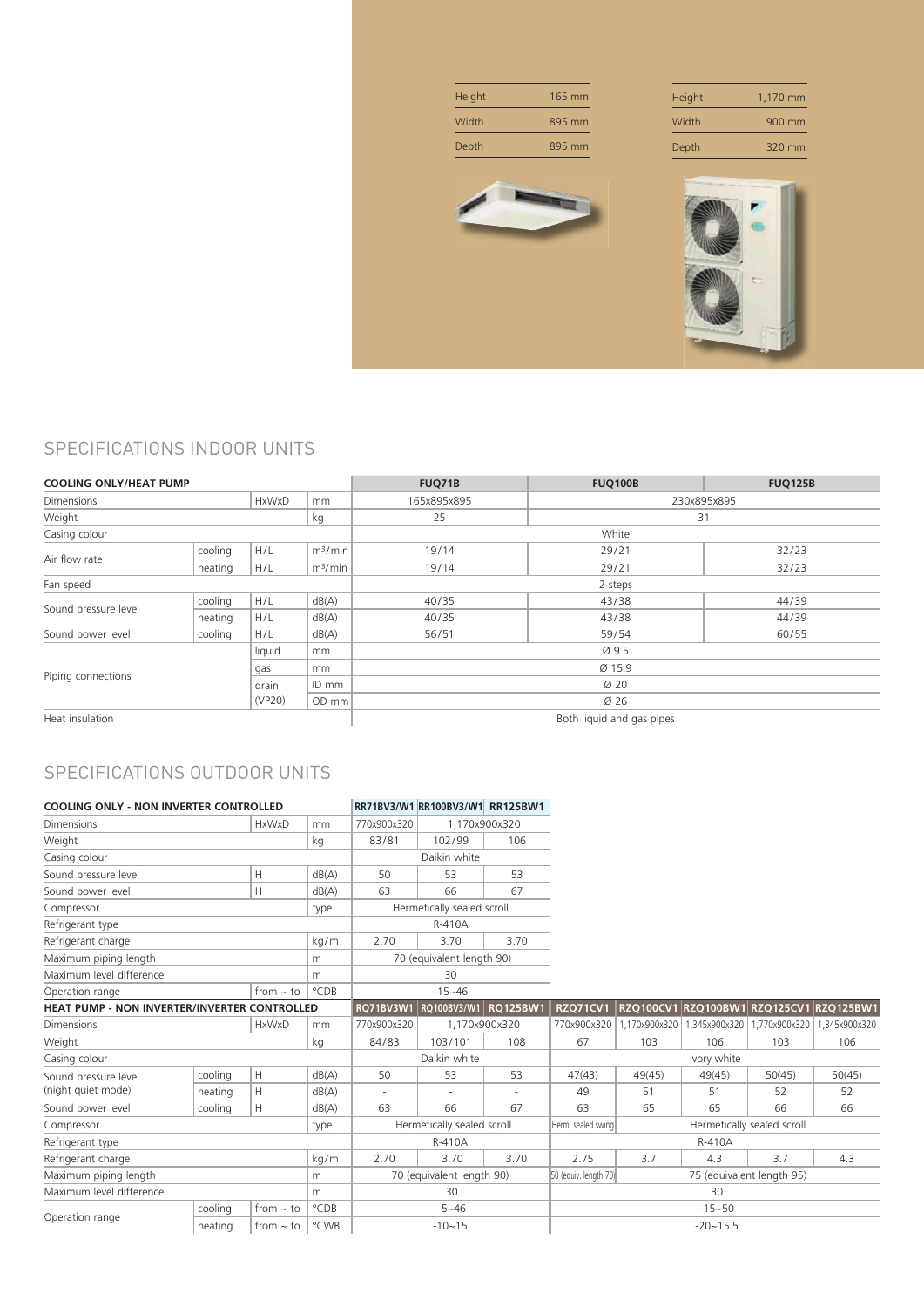

### ACCESSORIES: CONTROL SYSTEMS

| <b>INDOOR UNITS</b>                           |              | FUQ71B          | <b>FUQ100B</b>  |  |  |  |  |  |  |
|-----------------------------------------------|--------------|-----------------|-----------------|--|--|--|--|--|--|
| Wired remote control                          |              |                 | BRC1D52         |  |  |  |  |  |  |
|                                               | cooling only |                 |                 |  |  |  |  |  |  |
| Infrared remote control                       | heat pump    |                 | <b>BRC7C528</b> |  |  |  |  |  |  |
| Centralised remote control                    |              |                 | DCS302C51       |  |  |  |  |  |  |
| Unified ON/OFF control                        |              |                 | DCS301B51       |  |  |  |  |  |  |
| Schedule timer                                |              | DST301B51       |                 |  |  |  |  |  |  |
| Electrical box with earth terminal (2 blocks) |              | <b>KJB212A</b>  |                 |  |  |  |  |  |  |
| Electrical box with earth terminal (3 blocks) |              | <b>KJB311A</b>  |                 |  |  |  |  |  |  |
| Wiring adapter for electrical appendices (1)  |              | <b>KRP4A53*</b> |                 |  |  |  |  |  |  |
| Interface adapter for Sky Air                 |              | DTA112B51       |                 |  |  |  |  |  |  |
| Installation box for adapter PCB              |              | KRP1B97         |                 |  |  |  |  |  |  |
| Remote ON/OFF                                 |              | EKRORO          |                 |  |  |  |  |  |  |
| Remote sensor                                 |              | <b>KRCS01-1</b> |                 |  |  |  |  |  |  |

(1) Installation box for adapter PCB (KRP1B97) is necessary for each adapter marked with \*.

## ACCESSORIES: INDOOR UNITS

| <b>INDOOR UNITS</b>                    | <b>FUO71B</b>             | <b>FUQ100B</b> | <b>FUO125B</b> |  |  |
|----------------------------------------|---------------------------|----------------|----------------|--|--|
| L-type piping kit                      | KHFP49MA140               |                |                |  |  |
| Replacement long-life filter           | KAF495FA140               |                |                |  |  |
| Sealing member of air discharge outlet | KDBH49FA80<br>KDBHJ49F140 |                |                |  |  |
| Decoration panel for air discharge     | KDBTJ49F80                | KDBTJ49F140    |                |  |  |
| Vertical flap kit                      | KDGJ49F80<br>KDGJ49F140   |                |                |  |  |

## ACCESSORIES: OUTDOOR UNITS

| <b>OUTDOOR UNITS</b>                                                    |            | RR/RO71B                 | <b>RR/RO100B</b> | <b>RR/RO125B</b> | <b>RZO71CV1</b>  | RZQ100CV1/BW1 RZQ125CV1/BW1 |  |
|-------------------------------------------------------------------------|------------|--------------------------|------------------|------------------|------------------|-----------------------------|--|
| Central drain plug                                                      |            |                          | <b>KKPI5F180</b> |                  | <b>KKPI5F180</b> |                             |  |
| Refrigerant branch                                                      | for twin   | KHRO22M20TA              |                  |                  | KHRO22M20TA      |                             |  |
| piping                                                                  | for triple | KHRO127H                 |                  |                  |                  | KHRO127H                    |  |
| remote control of sound reduction and power input<br>Demand adapter kit |            | $\overline{\phantom{a}}$ |                  | $\sim$           |                  | <b>KRP58M51</b>             |  |

1) V1 = 1~, 230V, 50Hz; V3 = 1~, 230V, 50Hz<br>2) Nominal cooling capacities are based on: indoor temperature 27°CDB /19°CWB • outdoor temperature 35°CDB • refrigerant piping length 7.5m • level difference 0m.

3) Nominal heating capacities are based on: indoor temperature 20°CDB • outdoor temperature 7°CDB / 6°CWB • refrigerant piping length 7.5m • level difference 0m.<br>4) Capacities are net, including a deduction for cooling (a